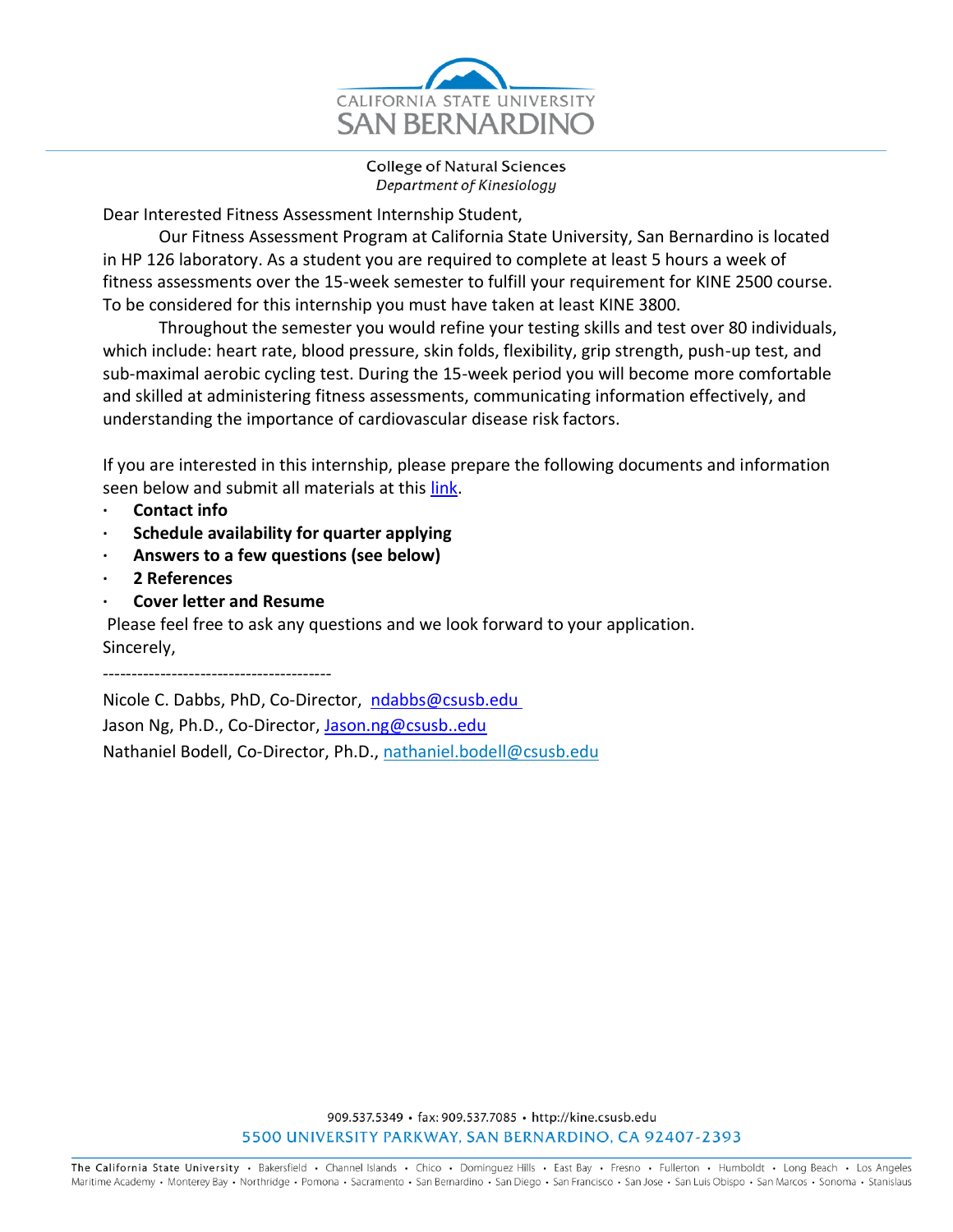

**College of Natural Sciences** Department of Kinesiology

| <b>Fitness Assessment Program</b><br><b>Kinesiology Department</b>                               |  | <b>Student Internship Application</b> |
|--------------------------------------------------------------------------------------------------|--|---------------------------------------|
|                                                                                                  |  | Date: _______________________         |
|                                                                                                  |  |                                       |
| Student Status: □ Junior □ Senior Major & Advising Track: Kana Expected Graduation date:         |  |                                       |
| Internship: □KINE 2500                                                                           |  |                                       |
| CPR Certified: □ Yes □ No Expiration Date: ___________ ID #: ___________________                 |  |                                       |
|                                                                                                  |  |                                       |
| <b>Coursework.</b> Check below courses you have completed <i>(indicate Quarter Completed and</i> |  |                                       |

*Grade)* or courses that will be in progress *(indicate In Progress)*.

| $\Box$ KINE 2100 | the contract of the contract of the contract of the contract of the contract of | $\Box$ KINE 3700 |  |
|------------------|---------------------------------------------------------------------------------|------------------|--|
| $\Box$ KINE 2700 | the contract of the contract of the contract of                                 | $\Box$ KINE 3800 |  |
| $\Box$ KINE 2305 | <u> 1989 - Johann Barnett, fransk politiker (</u>                               | $\Box$ KINE 4100 |  |
| $\Box$ KINE 3100 | $\overline{\phantom{a}}$ . The contract of $\overline{\phantom{a}}$             | $\Box$ KINE 4400 |  |
| $\Box$ KINE 3200 |                                                                                 | $\Box$ KINE 4800 |  |
| $\Box$ KINE 3250 | <u> 1989 - Johann Barnett, fransk kongresu</u>                                  | $\Box$ Other     |  |

*Availability*: Please list all available times you would be available to attend during the Semester you are applying. **(Interns must be able to attend a minimum of 5 hours/week and times must range from 8am-5pm).**

| Monday:    |  |
|------------|--|
| Tuesday:   |  |
| Wednesday: |  |
| Thursday:  |  |
| Friday:    |  |

Please list any concerns with your schedule

909.537.5349 • fax: 909.537.7085 • http://kine.csusb.edu 5500 UNIVERSITY PARKWAY, SAN BERNARDINO, CA 92407-2393

The California State University · Bakersfield · Channel Islands · Chico · Dominguez Hills · East Bay · Fresno · Fullerton · Humboldt · Long Beach · Los Angeles Maritime Academy · Monterey Bay · Northridge · Pomona · Sacramento · San Bernardino · San Diego · San Francisco · San Jose · San Luis Obispo · San Marcos · Sonoma · Stanislaus